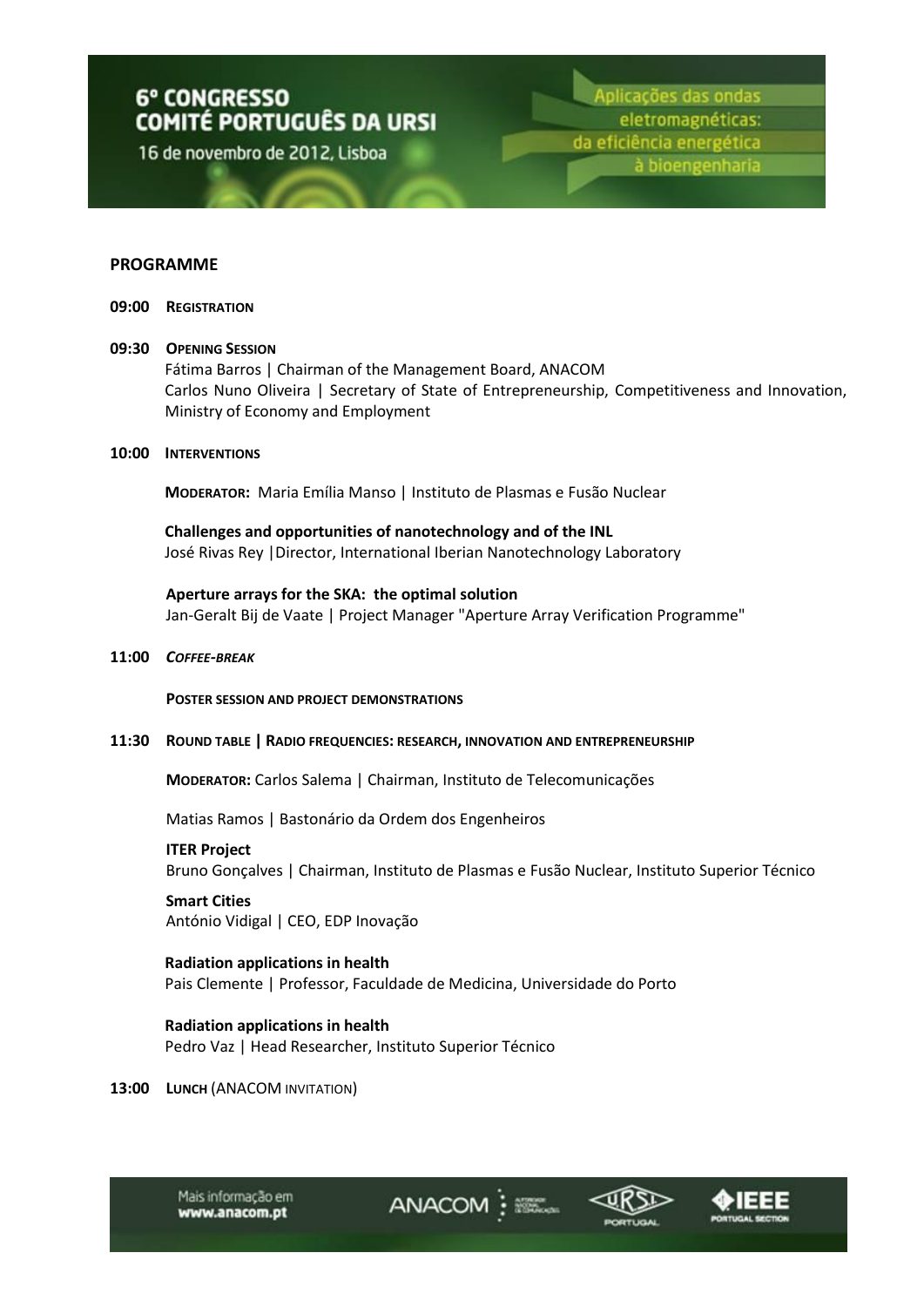16 de novembro de 2012, Lisboa

Aplicações das ondas eletromagnéticas: da eficiência energética à bioengenharia

#### **14:00: PARALLEL SESSIONS**

#### **AUDITORIUM:**

#### **SCIENTIFIC SESSIONS I**

**MODERATOR:** Nuno Borges de Carvalho | Universidade de Aveiro

#### **14:00**

# **Regulatory and standardization issues on cognitive radio based maritime B-VHF communications**

Eduardo Bolas | Instituto de Telecomunicações, Departamento de Electrónica,

Telecomunicações e Informática, Universidade de Aveiro, Centro de Investigação Naval

### **14:20**

# **Lens-based steerable-beam compact antennas for Ka-Band ground terminals**

Joana Silva | Instituto de Telecomunicações, ISCTE- Instituto Universitário de Lisboa

# **14:40**

**Demixing radio waves in MIMO spatial multiplexing: geometry-based receivers** Francisco Monteiro | Instituto de Telecomunicações, ISCTE- Instituto Universitário de Lisboa

# **15:00**

**A novel battery-less remote control system based on low cost passive RFID technology**  Alírio de Jesus Soares Boaventura | Instituto de Telecomunicações, Universidade de Aveiro

# **15:20**

**Microcellular networks in a cooperative wireless communication system** António Rodrigues | Instituto de Telecomunicações, Instituto Superior Técnico

# **ESCOLA DO FUTURO BEST STUDENT PAPER AWARD**

**MODERATOR:** José Pedro Borrego | ANACOM

#### **14:00**

**Electromagnetic energy harvesting for wireless body area networks with cognitive radio capabilities** Norberto Barroca | Instituto de Telecomunicações, Universidade da Beira Interior

# **14:20**

**Evaluation of comb generator performance for nonlinear measurements on mixeddomain instrumentation** Diogo Ribeiro | Instituto de Telecomunicações de Aveiro

#### **14:40**

# **Alternative implementation of a cyclostationary detector**  Francisco Paisana | Instituto Superior Técnico, Instituto de Telecomunicações

#### **15:00**

**Interference on coordinated and uncoordinated heterogeneous LTE-Advanced Networks**  Nuno Monteiro | Instituto Superior Técnico, Instituto de Telecomunicações

# **15:20**

ANACOM :

**Imperceptible Monitoring and transmission of four biological magnitudes using spectral bands**  Eduardo Pinheiro | Instituto de

Telecomunicações



Mais informação em www.anacom.pt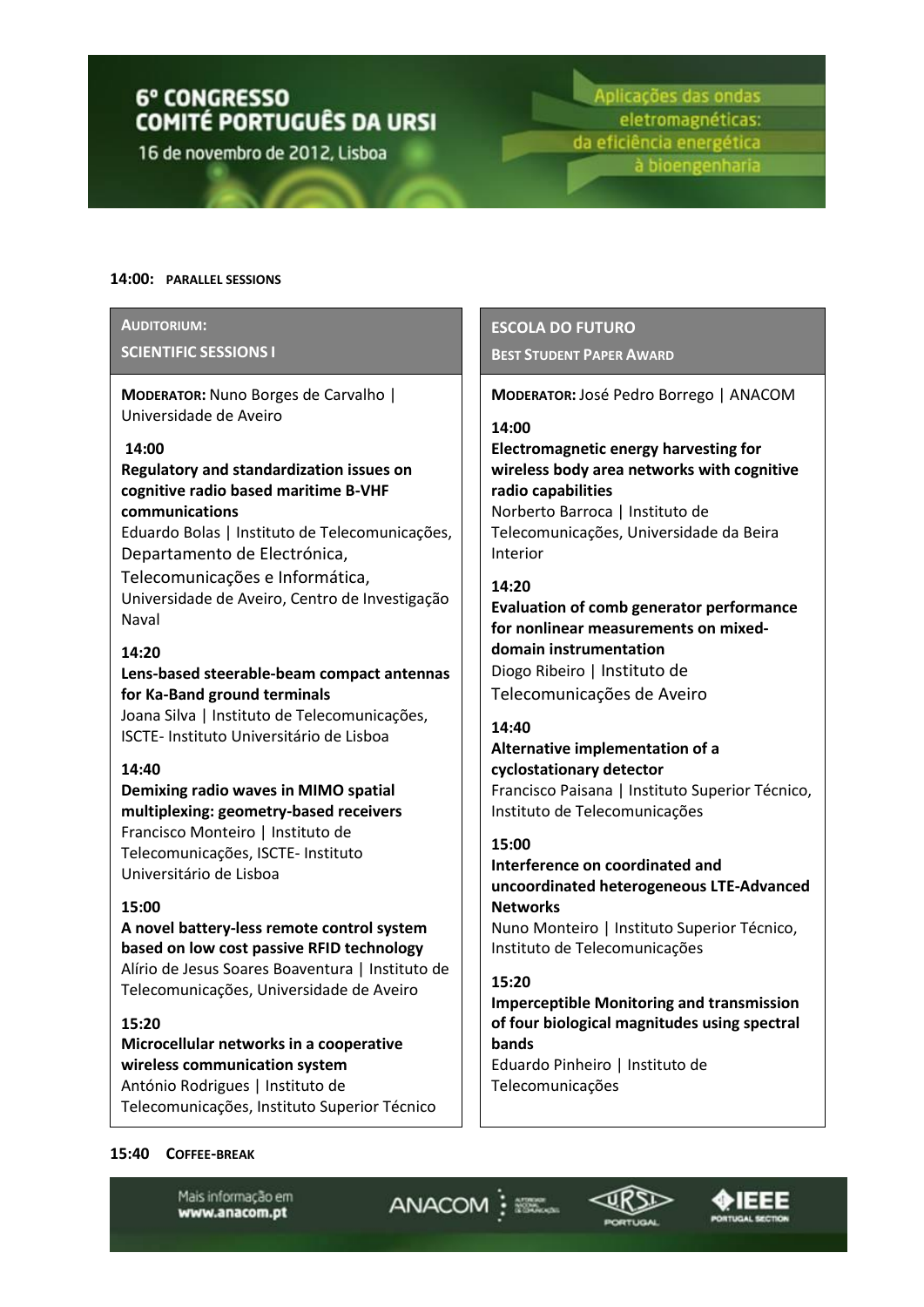16 de novembro de 2012, Lisboa

Aplicações das ondas eletromagnéticas: da eficiência energética à bioengenharia

**POSTER SESSION AND PROJECT DEMONSTRATIONS**

#### **16:00 PARALLEL SESSIONS**

# **AUDITORIUM: SCIENTIFIC SESSIONS II**

**MODERATOR:** Carlos Fernandes | Professor, Instituto Superior Técnico

# **16:00**

**Cherenkov emission in a nanowire material**  David Fernandes| Universidade de Coimbra

#### **16:20**

**Stimulation biological signal communication system via the human body** Ricardo Matias | Instituto de Engenharia Electrónica e Telemática de Aveiro, Universidade Aveiro

#### **16:40**

**Ultraconfined interlaced plasmons**  Tiago Morgado| Universidade de Coimbra

**17:00 Metamaterial waveguides**  António Topa | Instituto Superior Técnico

# **ESCOLA DO FUTURO**

**BEST STUDENT PAPER AWARD**

**MODERATOR:** Jaime Afonso | ANACOM

#### **16:00**

**Economic impact assessment of using fixed repeaters on an LTE network** André Martins | Instituto Superior Técnico, Instituto de Telecomunicações

#### **16:20**

**Improving GNSS availability by using predicted doppler measurements**  Pedro Silva | Instituto Superior Técnico

#### **16:40**

**Preparation of a novel X-band digital receiver** Miguel Bergano| Universidade de Aveiro

# **17:00**

**Planning, deployment and optimization of femto-cells on UMTS networks** Pedro Vieira| Área Departamental de Engenharia de Electrónica e Telecomunicações e de Computadores, Instituto Superior de Engenharia de Lisboa

#### **17:30 PRIZE-GIVING SESSION**

Helder Vasconcelos | Member of Management Board, ANACOM

- Best Student Paper Award 2012
- Award of ANACOM-URSI Portugal Prize 2012
	- Honourable mention:

Joana Santos Silva | Instituto de Telecomunicações, ISCTE- Instituto Universitário de Lisboa Antenas compactas baseadas em lentes com feixe orientável para terminais de Terra na banda-Ka

Winner:

Jorge Manuel Gonçalves Baptista dos Santos | EURATOM, Instituto Superior Técnico Microwaves used for the first time in the position control of a fusion machine

ANACOM :

Presentation of the winning work of the ANACOM-URSI Portugal Prize 2012

Mais informação em www.anacom.pt